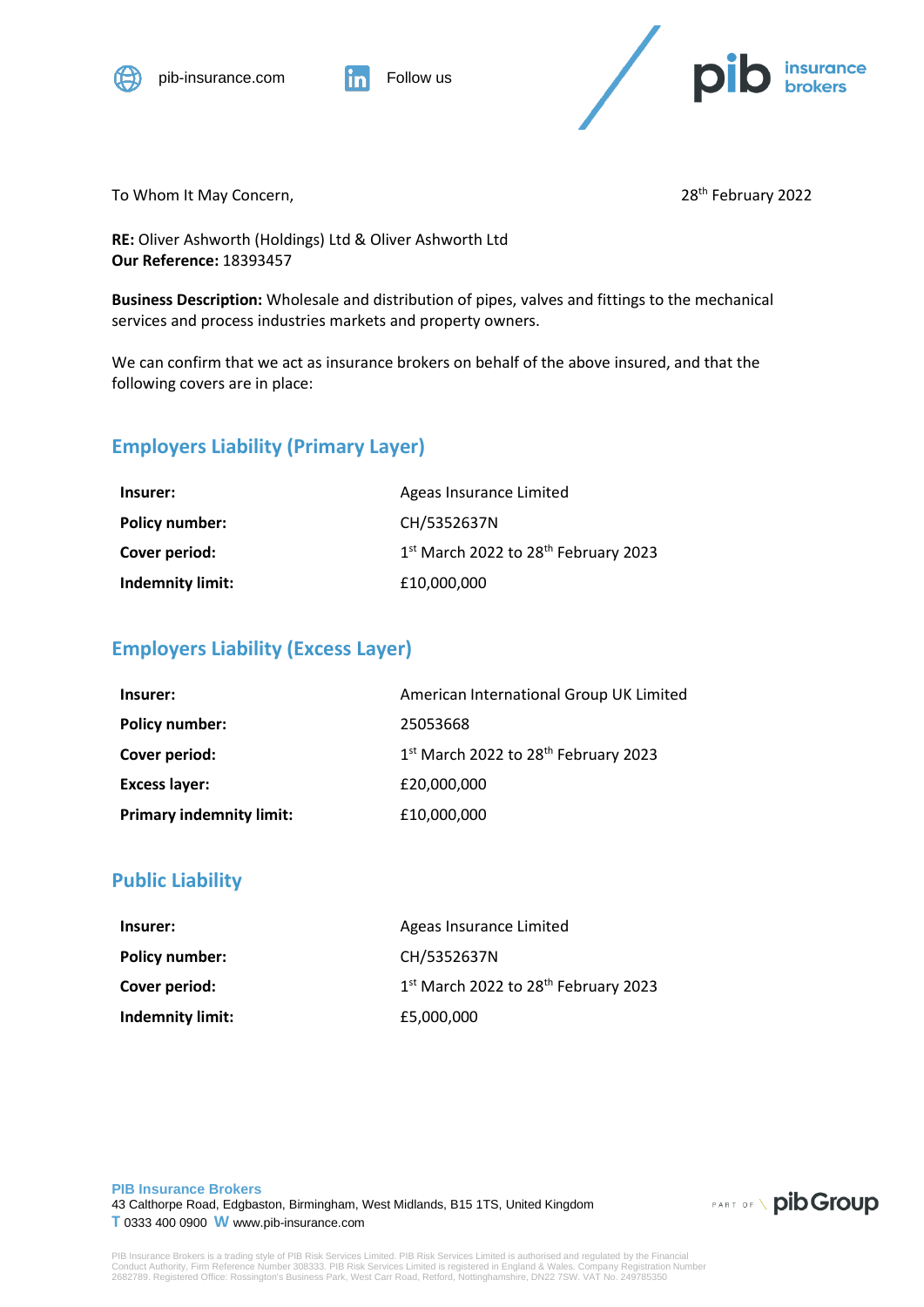# **Products Liability**

| Insurer:              | Ageas Insurance Limited                                      |
|-----------------------|--------------------------------------------------------------|
| <b>Policy number:</b> | CH/5352637N                                                  |
| Cover period:         | 1 <sup>st</sup> March 2022 to 28 <sup>th</sup> February 2023 |
| Indemnity limit:      | £5,000,000                                                   |

## **Public and Products Liability (Excess Layer)**

| Insurer:                        | Zurich Insurance                                 |
|---------------------------------|--------------------------------------------------|
| <b>Policy number:</b>           | GE882446/7                                       |
| Cover period:                   | 1st March 2022 to 28 <sup>th</sup> February 2023 |
| <b>Excess layer:</b>            | £5,000,000                                       |
| <b>Primary indemnity limit:</b> | £5,000,000                                       |

# **Public and Products Liability (Excess Layer)**

| Insurer:                        | Chubb European Group SE              |
|---------------------------------|--------------------------------------|
| <b>Policy number:</b>           | UKCASR00053                          |
| Cover period:                   | 1st March 2022 to 28th February 2023 |
| <b>Excess layer:</b>            | £10,000,000                          |
| <b>Primary indemnity limit:</b> | £10,000,000                          |

# **Public and Products Liability (Excess Layer)**

| Insurer:                        | Zurich Insurance                                 |
|---------------------------------|--------------------------------------------------|
| <b>Policy number:</b>           | CX884762                                         |
| Cover period:                   | 1st March 2022 to 28 <sup>th</sup> February 2023 |
| <b>Excess layer:</b>            | £10,000,000                                      |
| <b>Primary indemnity limit:</b> | £20,000,000                                      |

#### **Please Note:**

The information provided in this document provides a brief overview of covers in place at the time this was sent. The full details of the above policies, including terms and conditions, are provided in their respective policy documentation. The expiry date given represents the normal expiry date of the policy. This document does not change cover provided. The cover stated above may change or be cancelled, and we are under no obligation to advise you as such.

Please contact us if you require any further information.